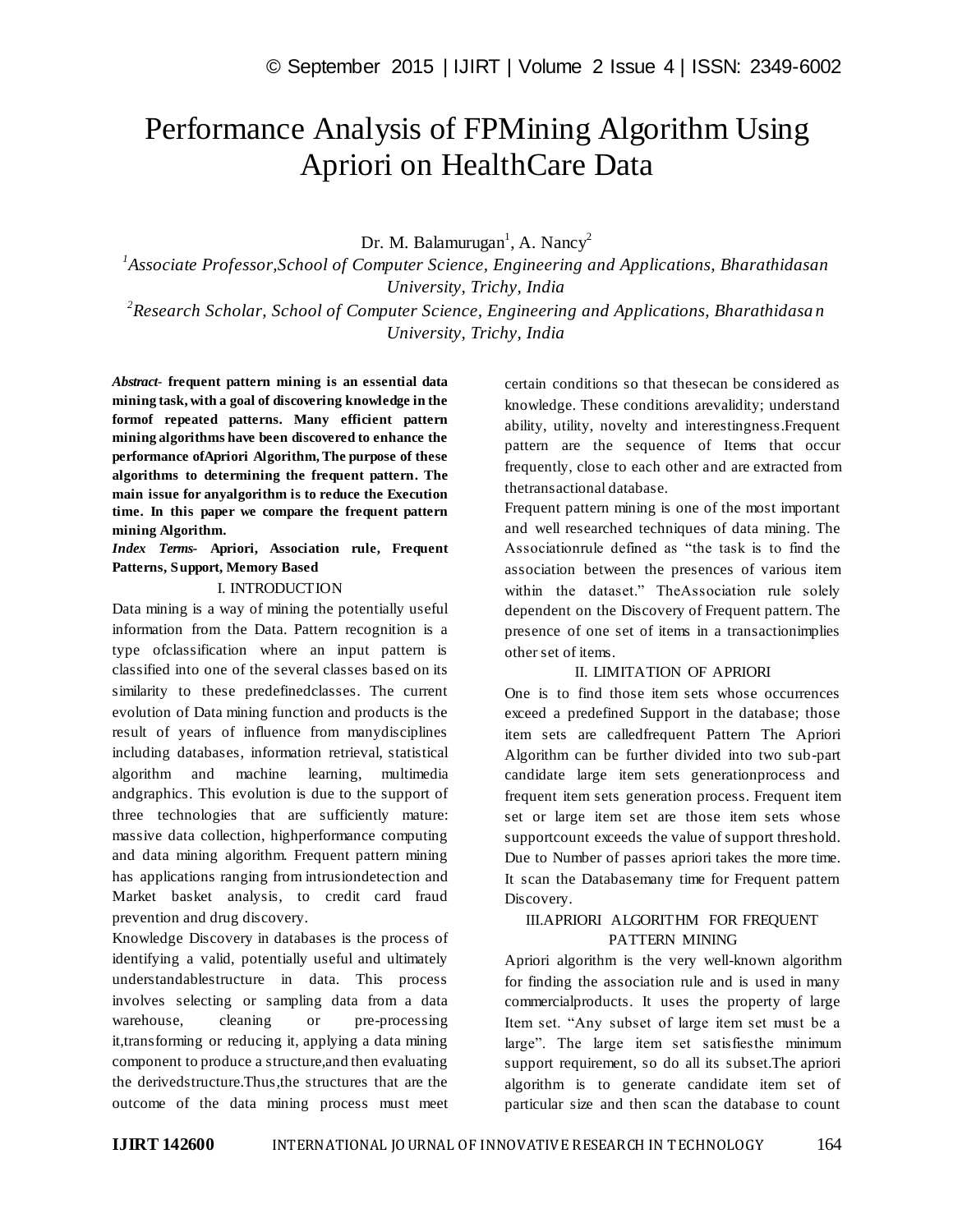these to see ifthey are large. During the scan k, candidate of size k,Ckare counted .Only those candidates that are large are used togenerate candidate for the next pass. The Lk is used to generate C k+1.An item set is considered as a candidate only if allits subset also is large. The apriori algorithm works in the two processes.

A.Generation of Apriori:

This part of algorithm find the candidate itemset.it generates the superset of large item set.

## B.Pruning:

This part removes the candidate item set that have subset of size k-1 that are not considered as large

### IV. MEMORY BASED APPROACH ON APRIORI ALGORITHM

This is the Memory efficient algorithm because it takes the very less memory when the query is fire, it takes thoseFrequent pattern whose length is greater than or equal to n.it is very much space saving. This algorithm is based on theapriori algorithm. The procedure of apriori algorithm searches the candidate item set in each horizontal transaction of anysize. In this procedure count the support of candidate item set of size n, and search its existence in horizontal transactionwhose size may be greater than less than or equal to the n. and in the memory based approach count the support ofcandidate Item set only in the transaction whose size is greater than or equal to the size of candidate item set, because itmay exist only in those transaction whose size is greater than or equal to n. This approach takes very less run time ascompared to Apriori Algorithm to generation of frequent pattern.

#### V. EXPERIMENTS

In this section, we evaluate the performance of Apriori and Memory based Algorithm. To make the evaluation, wecheck the performance of Apriori and memory based approach on the different support count and fixed support countwith different size of dataset.

DataSet:In tune with our application, we have taken a dataset of Hospital with 633 items. In the analysis process we considered2000 record in Horizontal Transaction format to generate the frequent pattern. In horizontal Transaction EachTransaction contains the multiple medicines in the single row. The transaction format contains the transaction Id (TID)and no.of Item (Medicine).The view of horizontal Transaction is given below in Table 1.

## TABLE 1: DATASET OF HOSPITAL

| <b>TID</b>     | <b>MEDICINE</b>                   |
|----------------|-----------------------------------|
| 1              | STERILE WATER 5ML, COLISPAS       |
|                | DROP, PERINORM INJ                |
| 2              | MEROTEC 250 MG INJ                |
| 3              | kefragard 0.75 inj                |
| $\overline{4}$ | combiflam tab                     |
| 5              | MONOCEF SB 1GM INJ                |
| 6              | RANTAC INJ, DISPO VAN 2ML         |
|                | SYREING, DISPO VAN 5ML            |
|                | SYRIENG, DISPO                    |
|                | VAN 1 ML SYRIENG, DanyIng., DISPO |
|                | VAN 50ML SYRINGE, AUGPEN-300 INJ  |

#### VI. TIME COMPARISON OF APRIORI AND MEMORY BASED APPROACH

As a result of the experimental study, show that the performance of Apriori and Memory Based algorithm. The run timeis the time to mine the frequent Pattern. We have 2064 transaction and The experimental is applied on 2000 transaction

of hospital data(1st May to 27th May 2015) with different support count result of Execution time is shown in the Fig-1reveals that the Memory Based is better than Apriori approach. In the analysis we use the different supportcount $(5,6,7,8)$ . In the study we observe that when the support count is less both the algorithm takes more time becausethere are large number of candidate item set those may become the frequent although memory based approach takes lessTime for every value of support count when we increase the transaction the difference between the execution time is also increase.



## *Figure 1: Execution Time Comparison On Different Support Count*

Now the experimental is again performed on different size of dataset with fixed support count 8.The result of Executiontime is shown in the Fig-2 reveals that the Memory Based performs better than Apriori